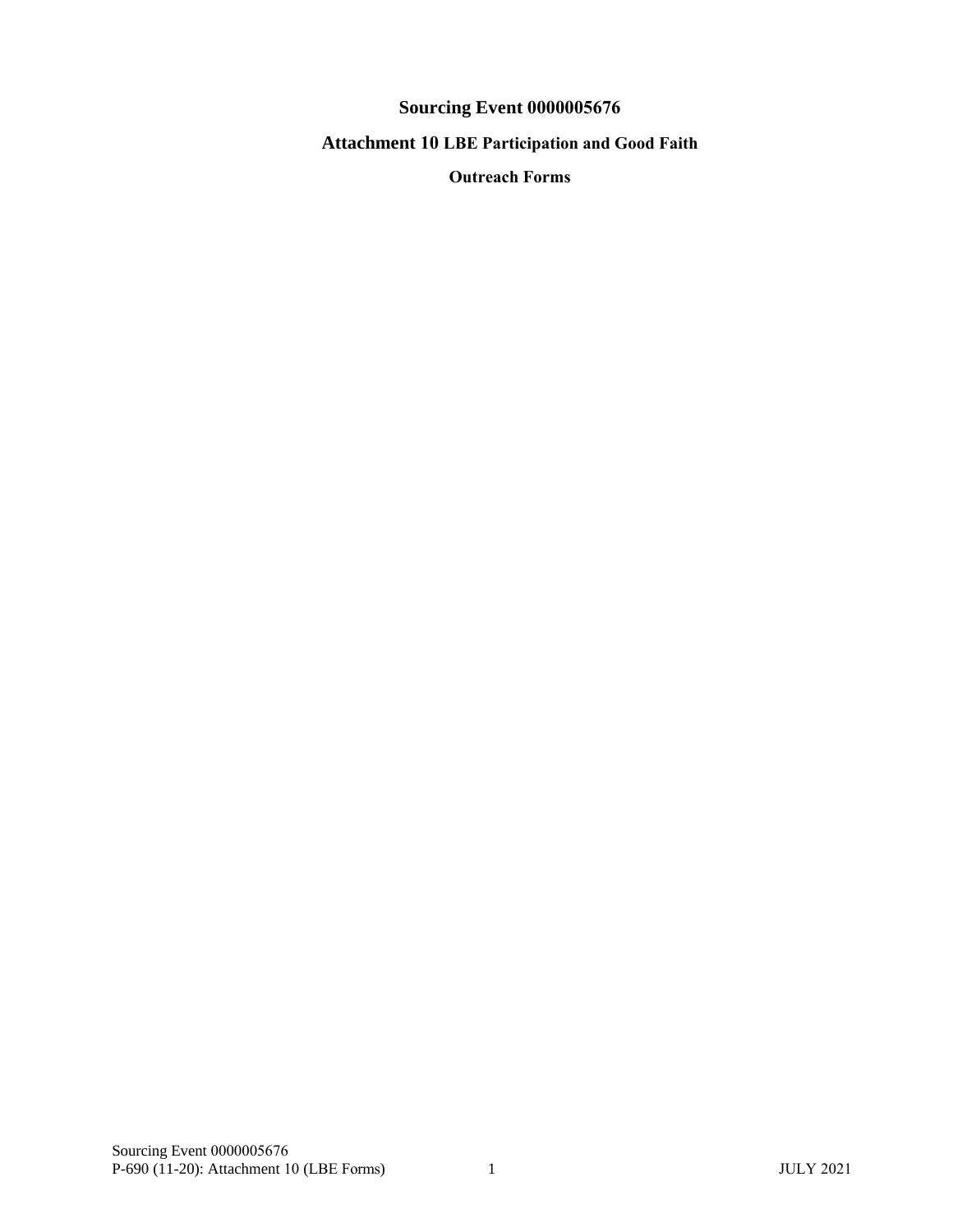

# **FORM 2A: CMD CONTRACT PARTICIPATION FORM**

**Section 1**: This form must be submitted with the proposal or the proposal may be deemed non-responsive and rejected. Prime Proposer, each Joint Venture Partner, Subconsultants, Vendors, and lower sub tiers must be listed on this form. Only CMD certified Small and/or Micro-LBEs can be used to meet the LBE subconsultant participation requirement unless the RFP allows for SBA-LBE subconsultants to count towards the LBE participation requirement. A Small and/or Micro- LBE Prime proposer/JV with LBE participation must meet the LBE subconsultant requirement. A Small and/or Micro-LBE Prime proposer/JV with LBE participation may not count its participation towards meeting the LBE subconsultant participation requirement. Be sure to check box for Rating Bonus. If more space is needed, attach additional copies of this form. This form is also completed and submitted for all contract modifications which exceed the original contract amount by more than 20%.

| Contract:              | <b>RATING BONUS</b>                               |                                  |  |  |
|------------------------|---------------------------------------------------|----------------------------------|--|--|
|                        | <b>LBE 10%</b>                                    | Joint Venture 7.5%<br>$\perp$    |  |  |
| Firm:                  | Joint Venture 5%<br>Joint Venture 10% (LBEs ONLY) |                                  |  |  |
| <b>Contact Person:</b> |                                                   | $\Box$ No Rating Bonus Requested |  |  |
| Address:               |                                                   |                                  |  |  |
| City/ZIP               |                                                   | <b>LBE Requirement</b><br>%      |  |  |
| Phone                  |                                                   |                                  |  |  |

**\*Type: Identify if prime (P), JV partner (J), Subconsultant (S), or Vendor (V)**

| $\star$<br>TYPE | Firm | <b>PORTION OF WORK</b><br>(describe scope(s)<br>of work) | % OF WORK             | <b>INDICATE</b><br><b>LBE</b><br>YES/NO | If an LBE,<br>Identify<br>MBE, WBE,<br>or OBE ** | % OF LBE<br><b>SUBWORK</b><br>(CARRY-OVER<br>FROM % OF<br>WORK COLUMN) |
|-----------------|------|----------------------------------------------------------|-----------------------|-----------------------------------------|--------------------------------------------------|------------------------------------------------------------------------|
|                 |      |                                                          | %                     |                                         |                                                  | %                                                                      |
|                 |      |                                                          | %                     |                                         |                                                  | %                                                                      |
|                 |      |                                                          | %                     |                                         |                                                  | %                                                                      |
|                 |      |                                                          | %                     |                                         |                                                  | %                                                                      |
|                 |      |                                                          |                       |                                         |                                                  |                                                                        |
|                 |      |                                                          | Total % of Work: 100% | <b>Total LBE</b><br>Subconsulting%      |                                                  | %                                                                      |

I declare, under penalty of perjury under the laws of the State of California, that I am utilizing the above Consultants for the portions of work and amounts as reflected in the Proposal for this Contract.

**Owner/Authorized Representative (Signature): Date:**

**Print Name and Title:**

\*\* MBE = Minority Business Enterprise, WBE = Women Business Enterprise, OBE = Other Business Enterprise. See CMD website: http://sfgov.org/cmd for each firm's status.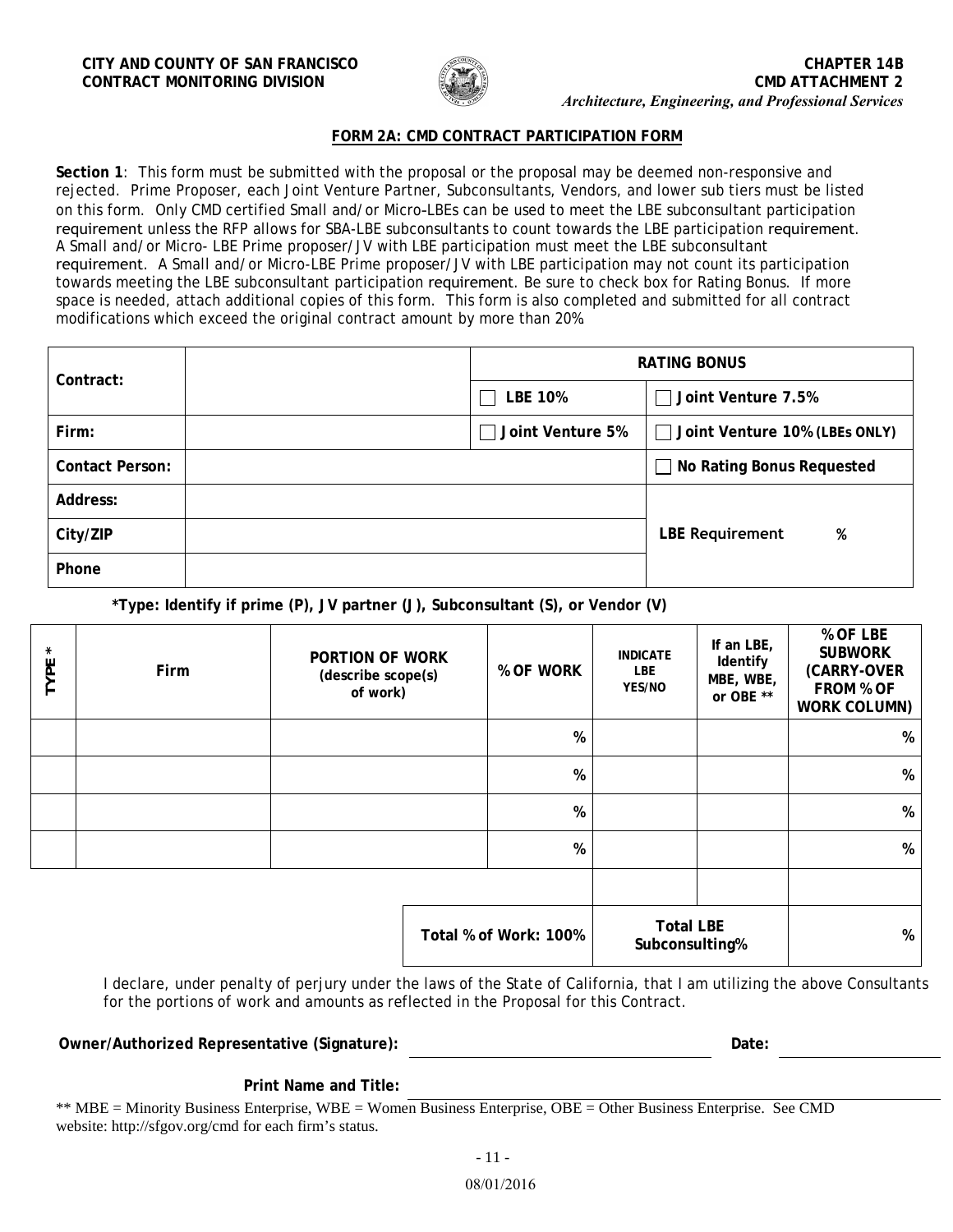

# **Section 2. Prime Proposer, Joint Venture Partners, Subconsultant, and Vendor Information**

Provide information for each firm listed in Section 1 of this form. Firms which have previously worked on City contracts may already have a vendor number. Vendor numbers of LBE firms are located in the CMD LBE website at http://sfgov.org/cmd. Use additional sheets if necessary.

| <b>FIRM NAME:</b>                 | VENDOR #:      |  |
|-----------------------------------|----------------|--|
| <b>ADDRESS:</b>                   | FEDERAL ID #:  |  |
| CITY, ST, ZIP:                    | PHONE:<br>FAX: |  |
| <b>SERVICE:</b>                   |                |  |
|                                   |                |  |
| <b>FIRM NAME:</b>                 | VENDOR #:      |  |
| <b>ADDRESS:</b>                   | FEDERAL ID #:  |  |
| CITY, ST, ZIP:                    | PHONE:<br>FAX: |  |
| <b>SERVICE:</b>                   |                |  |
|                                   |                |  |
| <b>FIRM NAME:</b>                 | VENDOR #:      |  |
| <b>ADDRESS:</b>                   | FEDERAL ID #:  |  |
| CITY, ST, ZIP:                    | PHONE:<br>FAX: |  |
| <b>SERVICE:</b>                   |                |  |
|                                   |                |  |
| <b>FIRM NAME:</b>                 | VENDOR #:      |  |
| <b>ADDRESS:</b>                   | FEDERAL ID #:  |  |
| CITY, ST, ZIP:                    | PHONE:<br>FAX: |  |
| <b>SERVICE:</b>                   |                |  |
|                                   |                |  |
| <b>FIRM NAME:</b>                 | VENDOR #:      |  |
| <b>ADDRESS:</b>                   | FEDERAL ID #:  |  |
| CITY, ST, ZIP:                    | PHONE:<br>FAX: |  |
| <b>SERVICE:</b>                   |                |  |
|                                   |                |  |
|                                   |                |  |
| <b>FIRM NAME:</b>                 | VENDOR #:      |  |
| <b>ADDRESS:</b>                   | FEDERAL ID #:  |  |
| CITY, ST, ZIP:<br><b>SERVICE:</b> | FAX:<br>PHONE: |  |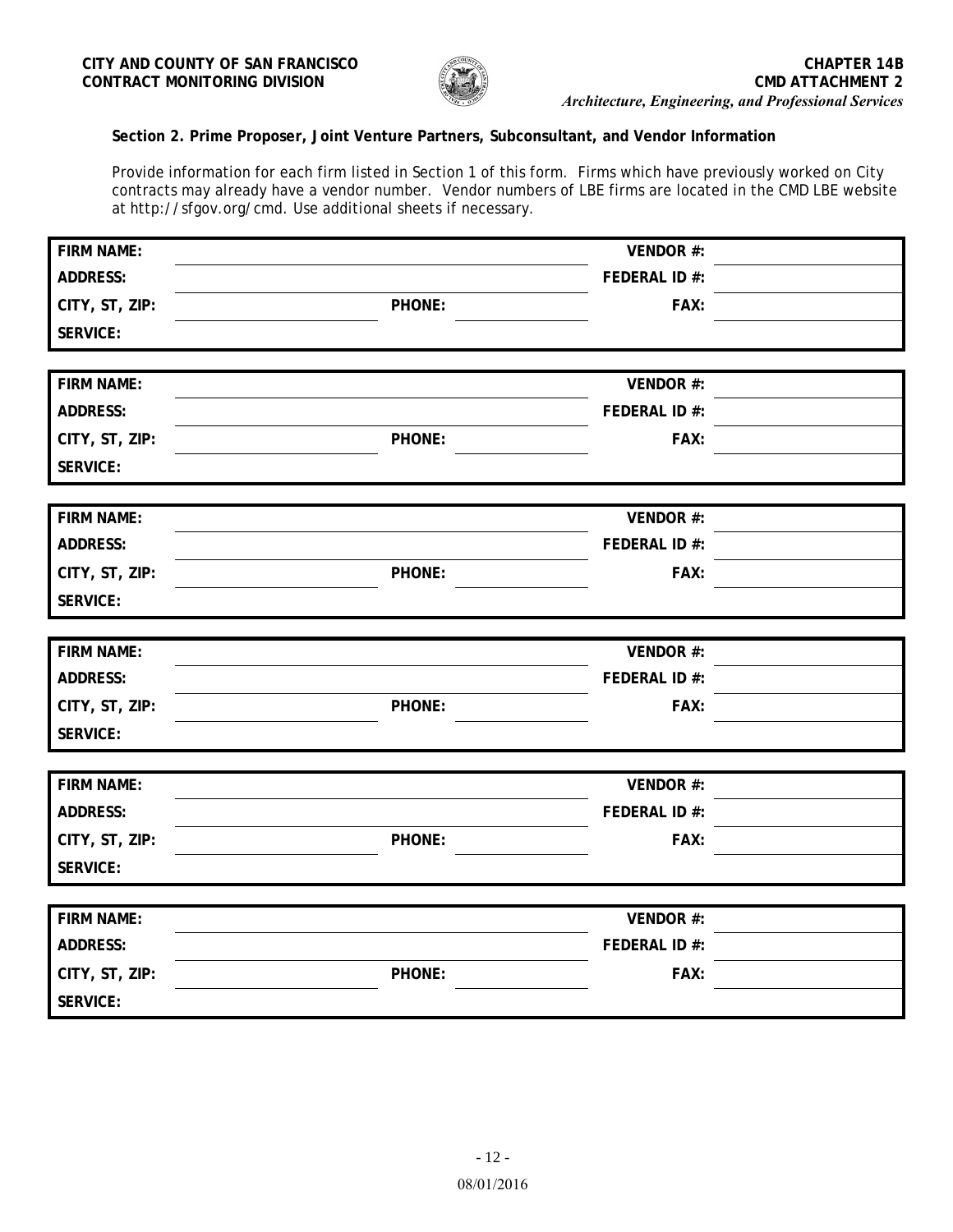

# **FORM 2B: "GOOD FAITH OUTREACH" REQUIREMENTS FORM**

This "Good Faith Outreach" form, along with the required supporting documentation must be completed and submitted per the instructions in this form EVEN IF the LBE subconsulting participation requirement has been met *(Section 14B.8 of the San Francisco Administrative Code). Proposers* may obtain a list of certified LBEs from the CMD website: *http://www.sfgov.org/cmd .*

#### SECTION A

Under Section 14B.8(B) of the Administrative Code, the good faith outreach exception states that if a proposer demonstrates total LBE participation that exceeds by 35% the established LBE subconsultant participation requirement for the project, the proposer is not required to conduct good faith outreach efforts or to submit evidence of good faith outreach efforts. Note that a Small or Micro-LBE prime proposer may count its own Contract Work toward the 35% good faith outreach exception. Please see example in CMD Attachment 2, Section 1.02A.2.

| Does your proposal demonstrate that you have exceeded the established LBE subconsultant participation requirement |              |     |  |
|-------------------------------------------------------------------------------------------------------------------|--------------|-----|--|
| by 35% or more in accordance with Section 14B.8(B)? $\Box$                                                        | $YES^{\ast}$ | NO. |  |

If the answer is yes, please check "YES", above, and complete Section C (if applicable) and Section D of this Form. If the answer is no, please check "NO", above, and complete Sections B and D of this Form, and submit all required supporting documentation in accordance with the instructions in Section B.

\* Note: An answer of "YES", above, is subject to verification by CMD. If the CMD determines that proposer did not exceed the LBE subconsultant participation requirement by at least 35% and proposer either failed to undertake adequate good faith outreach efforts or failed to submit supporting documentation with its proposal as required by Section B, items 2 and 4, below, then proposer's proposal shall be declared non-responsive **AND INELIGIBLE FOR CONTRACT AWARD.**

### *NOTE: "LBE" REFERS TO SMALL AND MICRO-LBES ONLY, UNLESS THE RFP ALLOWS FOR SBA-LBE SUBCONSULTANTS TO COUNT TOWARDS THE LBE PARTICIPATION REQUIREMENT.*

#### SECTION B

All proposers that do not qualify for the good faith outreach exception set forth in Section 14B.8(B) of the Administrative Code must complete this Section B and submit supporting documentation as required.

*A proposer must achieve at least 80 points, as determined by CMD, to be deemed compliant with the "good faith outreach" requirements. A proposer who fails to achieve at least 80 points will be declared non-responsive, and the proposal will be rejected. Please check yes or no for each item listed below.* 

|    | Did your firm attend the pre-proposal meeting scheduled by the City to inform all<br>proposers of the LBE program requirements for this project?<br>If the City does not hold a pre-proposal meeting, all proposers will receive 15 points.                                                                                                                                                                                                                                                                                                                                                                                                                                                                                                                   | $\Box$ Yes<br>$(15$ Points) | No.<br>(O Points)       |
|----|---------------------------------------------------------------------------------------------------------------------------------------------------------------------------------------------------------------------------------------------------------------------------------------------------------------------------------------------------------------------------------------------------------------------------------------------------------------------------------------------------------------------------------------------------------------------------------------------------------------------------------------------------------------------------------------------------------------------------------------------------------------|-----------------------------|-------------------------|
| 2. | Did your firm advertise, not less than 10 calendar days before the due date of the<br>proposal, in one or more daily or weekly newspapers, trade association publications,<br>LBE trade oriented publications, trade journals, or other media, such as: Small Business<br>Exchange, or the Bid and Contracts Section of the Office of Contract Administration's<br>website (http://mission.sfgov.org/OCABidPublication/)? If so, please enclose a copy of<br>the advertisement.<br>The advertisement must provide LBEs with adequate information about the project.<br>If the City gave public notice of the project less than 15 calendar days prior to the<br>proposal due date, no advertisement is required, and all proposers will receive 10<br>points. | $\Box$ Yes<br>$(10$ points) | $\Box$ No<br>(O Points) |
|    |                                                                                                                                                                                                                                                                                                                                                                                                                                                                                                                                                                                                                                                                                                                                                               |                             |                         |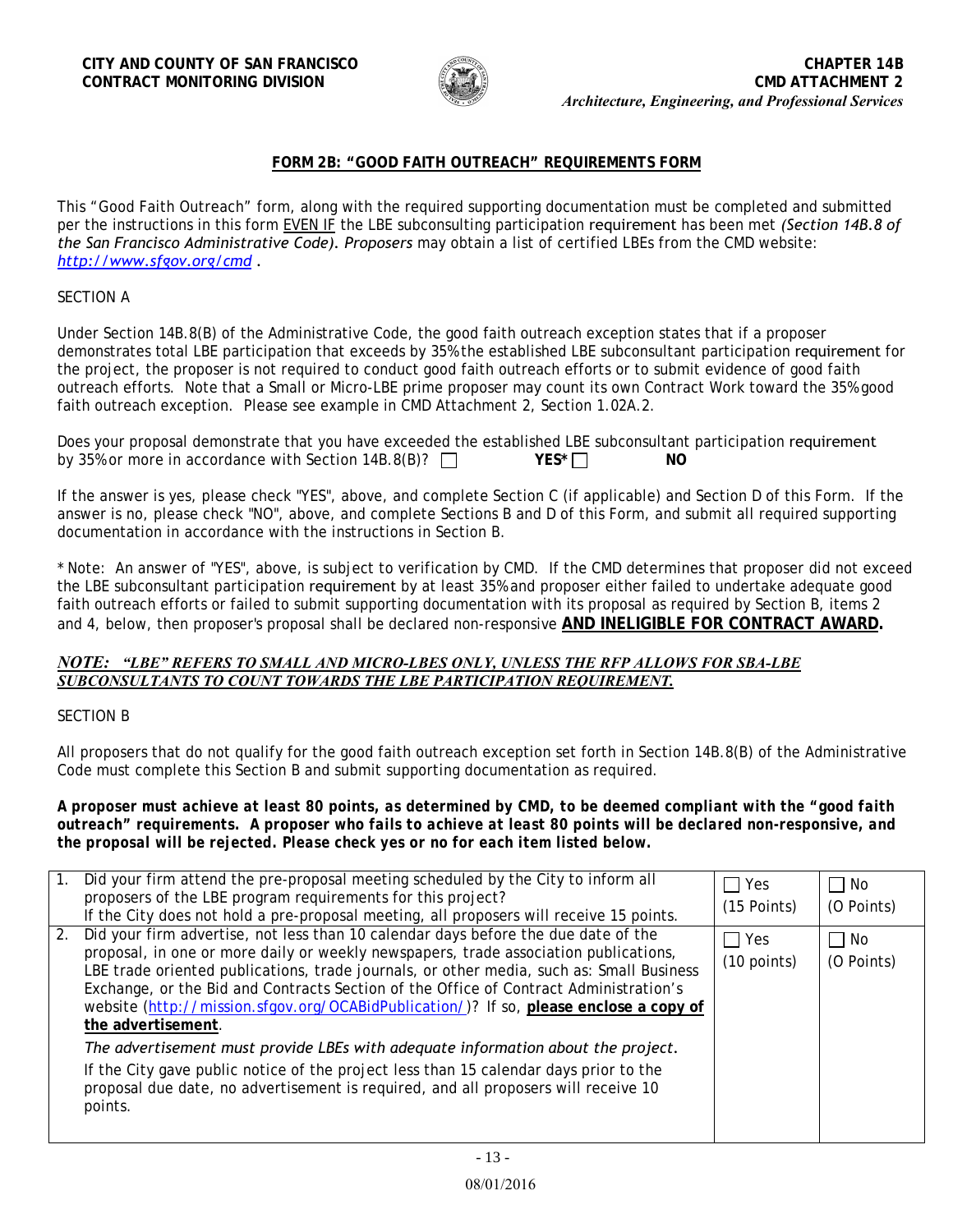

| 3. | Did your firm identify and select work types (as categorized in CMD's LBE Directory) to<br>meet the LBE subconsultant participation requirement? If so, please identify the work<br>types below:                                                                                                                                                                                                                          | $\Box$ Yes<br>$(10$ points)          | $\Box$ No<br>(O Points) |
|----|---------------------------------------------------------------------------------------------------------------------------------------------------------------------------------------------------------------------------------------------------------------------------------------------------------------------------------------------------------------------------------------------------------------------------|--------------------------------------|-------------------------|
|    |                                                                                                                                                                                                                                                                                                                                                                                                                           |                                      |                         |
| 4. | Did your firm contact LBE firms (LBE firms include MBEs, WBEs and OBEs) for the<br>identified work types (see #3 above), not less than 10 calendar days prior to the due<br>date of the proposal? If so, please include documentation (i.e. phone logs, emails,<br>faxes, etc.) to verify that contacts were made. The purpose of contacting LBE firms is<br>to provide notice of interest in proposing for this project. | $\Box$ Yes<br>(Up to $45$<br>points) | $\Box$ No<br>(O Points) |
|    | A proposer who contacts those LBE firms certified in the identified work types, not less<br>than 10 calendar days prior to due date of the proposal, will receive up to 45 points. If<br>a proposer does not comply with paragraphs a. & b. below, one point will be deducted<br>for each LBE firm within each identified work type that is not contacted.                                                                |                                      |                         |
|    | a. If there are less than 25 firms within an identified work type, a proposer should<br>contact all of them.                                                                                                                                                                                                                                                                                                              |                                      |                         |
|    | b. If there are 25 or more firms within an identified work type, a proposer should<br>notify at least 25 firms within such identified work type.                                                                                                                                                                                                                                                                          |                                      |                         |
|    | If a proposer does not contact any LBE firms, the proposer will receive no points.                                                                                                                                                                                                                                                                                                                                        |                                      |                         |
|    | When contacting LBEs, you should provide adequate information about the project.<br>If the City gave public notice of the project less than 15 calendar days prior to the<br>proposal due date, the allocation of points above still applies, except that the proposer<br>may contact those LBE firms certified in the identified work types less than 10 calendar<br>days prior to the due date of the proposal.         |                                      |                         |
| 5. | Did your firm follow-up and negotiate in good faith with interested LBEs? If so, please<br>include documentation (i.e. phone logs, emails, faxes, etc.) to verify that follow-up<br>contacts were made. If applicable, your follow-up contact with interested LBEs should<br>provide information on the City's bonding and financial assistance programs.                                                                 | $\Box$ Yes<br>(Up to 20<br>points)   | $\Box$ No<br>(O Points) |
|    | For each interested LBE firm that the proposer does not follow-up with, a point will be<br>deducted.                                                                                                                                                                                                                                                                                                                      |                                      |                         |
|    | A proposer who does not perform any follow-up contact with interested LBEs will<br>receive no points.                                                                                                                                                                                                                                                                                                                     |                                      |                         |
|    | *"Interested LBE" shall mean an LBE firm that expresses interest in being a<br>subconsultant to the proposer.                                                                                                                                                                                                                                                                                                             |                                      |                         |
| 6. | A proposer shall submit the following documentation with this form:                                                                                                                                                                                                                                                                                                                                                       |                                      |                         |
|    | (1) Copies of all written proposals submitted, including those from non-LBEs;                                                                                                                                                                                                                                                                                                                                             |                                      |                         |
|    | (2) If oral proposals were received, a list of all such proposals, including those from non-LBEs. The work type and<br>dollar amounts for each such proposal must be specified; and                                                                                                                                                                                                                                       |                                      |                         |
|    | (3) A full and complete statement of the reasons for selection of the subconsultants for each work type. If the reason<br>is based on relative qualifications, the statement must address the particular qualification at issue.                                                                                                                                                                                          |                                      |                         |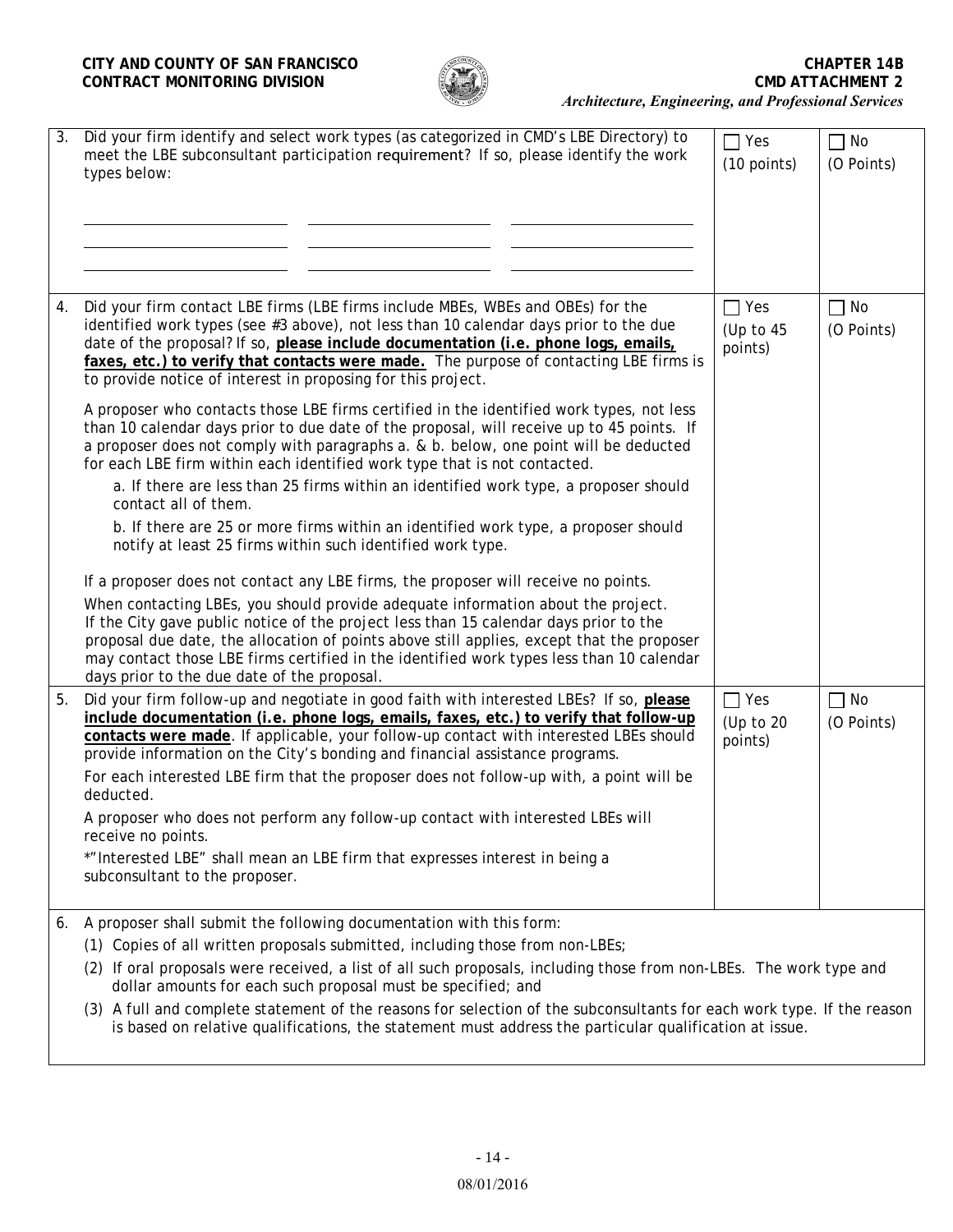

# **SECTION C**

If a Small or Micro-LBE prime proposer checks "YES" in Section A, above, and is relying on self-performed Contract Work to meet the 35% good faith efforts outreach exception, such Small or Micro-LBE prime proposer should indicate the total value of Contract Work that proposer will perform with its own forces in the space below:

**% of work**

**SECTION D**

| <b>Contract Name:</b> |                                                                                                                      |
|-----------------------|----------------------------------------------------------------------------------------------------------------------|
| Contract No.:         |                                                                                                                      |
|                       | Signature of Owner/Authorized Representative: __________________________________                                     |
|                       |                                                                                                                      |
|                       | Name of Firm (Print):                                                                                                |
| Title and Position:   |                                                                                                                      |
|                       | <u> 1980 - Jan Samuel Barbara, martin di sebagai personal di sebagai personal di sebagai personal di sebagai per</u> |
|                       |                                                                                                                      |
| E-mail:               |                                                                                                                      |
| Date:                 |                                                                                                                      |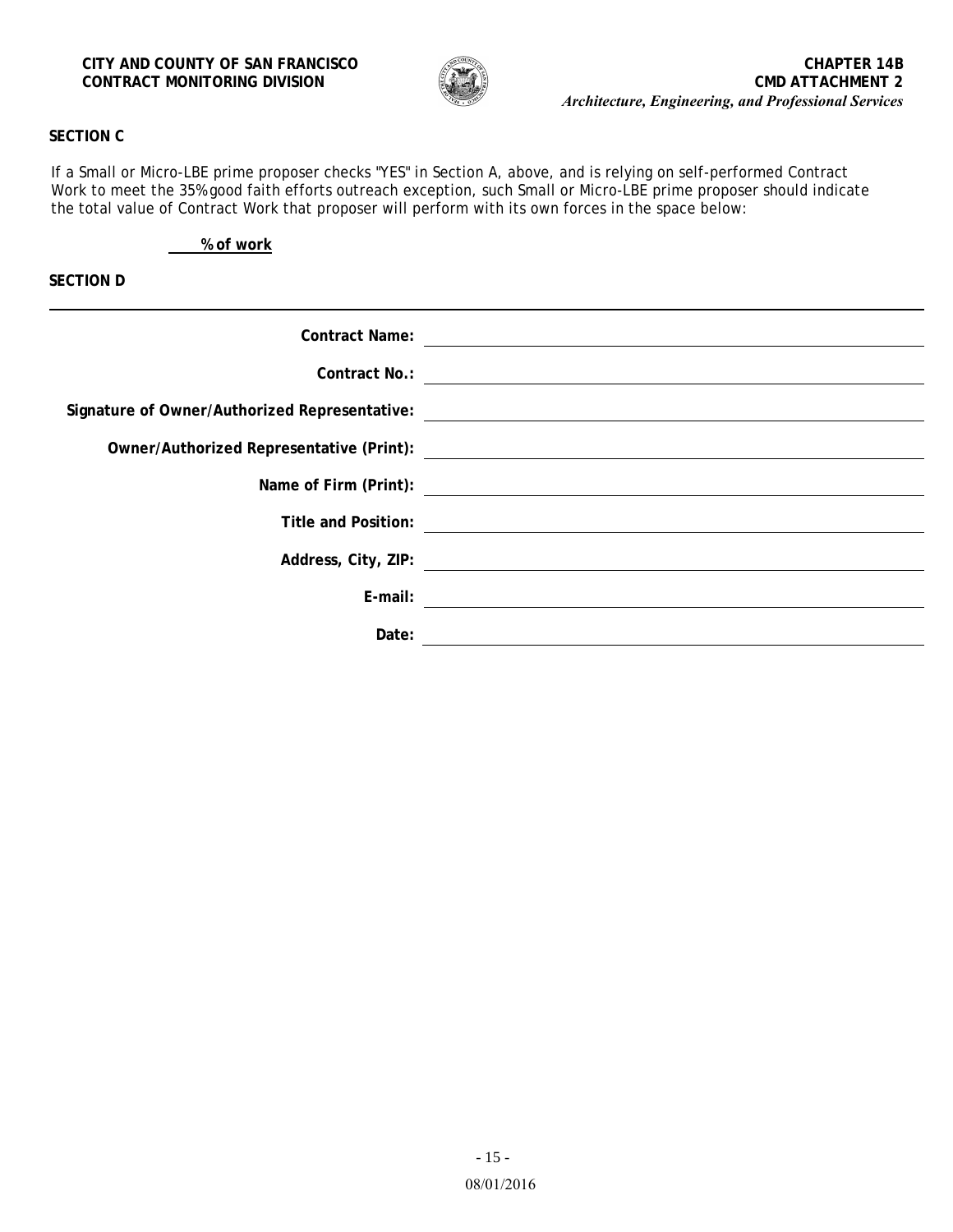

# **FORM 4: CMD JOINT VENTURE FORM**

This form must be submitted ONLY if the proposer is requesting a Joint Venture partnership with a Small and/or Micro-LBE firm for the rating bonus. The Joint Venture partners must submit a joint venture agreement and management plan with the proposal. All work must be accounted for including subconsulting work.

### **SECTION 1: GENERAL INFORMATION**

**1. Name of Contract or Project:**

### **2. Name of all JV partners: (Check LBE if applicable)**

| LBE |
|-----|
|     |
|     |
|     |

- **3. Attach a copy of Joint Venture Agreement and Management plans.**
- **4. The management plan must include the following information:**
	- **a. Describe in detail how decisions will be made for work distribution and compliance of Small and/or Micro-LBE Joint Venture participation.**
	- **b. Provide each Joint Venture partner's specific duties and responsibilities (include organizational chart)**
	- **c. Identify the Location of Joint Venture Office.**

**d. Provide in detail how decision will be made for work distribution to Small and /or Micro-LBE subconsultants and/or vendors.** 

- **e. Submit copies of bank signature cards with authorized names, titles, and address/city of the bank (required after award of contract.)**
- **5. Calculation of the Rating Bonus. See §2.02D of CMD Attachment 2 for an example.**

**If the joint venture partners are dividing the work according to a different formula than that described below, please contact CMD staff and describe the arrangement in detail prior to submittal of proposal.**

**Joint venture partners are encouraged to meet with CMD regarding their joint venture prior to submitting their proposal.**

**The rating bonus is awarded based on the Small and/or Micro-LBE JV partner tasks calculated as a percentage of the total JV partner tasks.**

**Joint Venture partners may be in different industries provided that each joint venture partner meets the minimum qualifications in the bid or proposal, and each is acting as a prime. The LBE joint venture partner must perform Prime Level Work and be CMD certified for the scope of work they are proposing to perform in order to be eligible for the rating bonus. "Prime Level Work" means any portion of work that is listed in the prime's minimum qualification section in the RFQ/RFP. Joint ventures receive rating bonuses depending upon the LBE percentage of prime level participation as set forth in Section 14B.7(F). Note that any supportive/ subconsulting level work will not be counted towards the eligibility for the joint venture rating bonus.**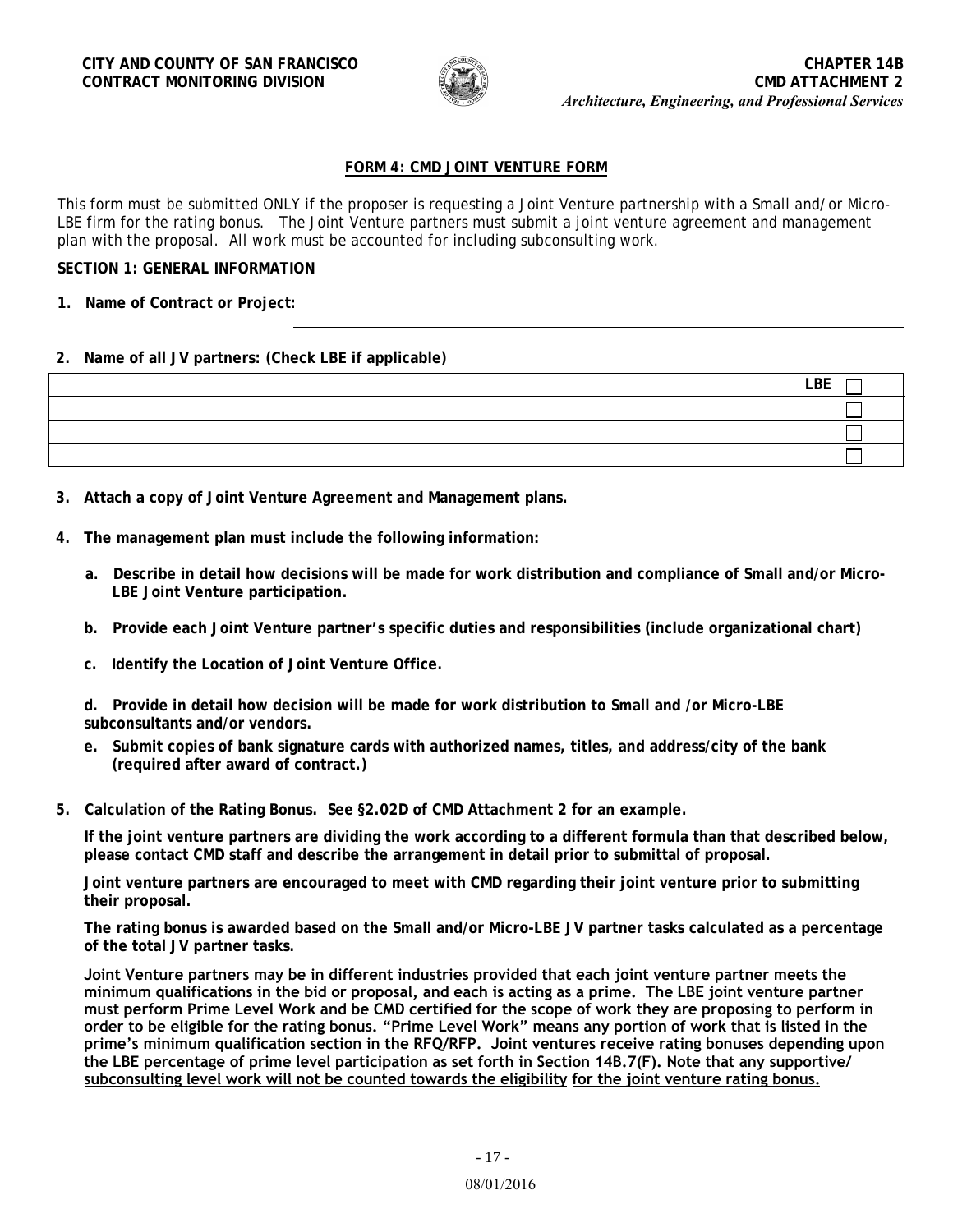

# **Step 1. Calculate total JV partner tasks.**

| Total Contract Tasks                                       |   | 100% |
|------------------------------------------------------------|---|------|
| Percentage of Total Work to be Performed by Subconsultants |   |      |
| Percentage of JV partner tasks                             | - |      |

### **Step 2. Calculate Small and/or Micro-LBE JV partner tasks:**

|                                                                        | A                                                   | B                                     |                                                         |
|------------------------------------------------------------------------|-----------------------------------------------------|---------------------------------------|---------------------------------------------------------|
| Description of JV partner Scopes of Work<br>(Specific details of work) | JV Partners'<br>Work as a % of<br>the total project | % of Task by<br>Non-LBE JV<br>Partner | % of Task by<br>Small and/or<br>Micro-LBE JV<br>Partner |
|                                                                        | %                                                   | %                                     | %                                                       |
|                                                                        | %                                                   | %                                     | %                                                       |
|                                                                        | %                                                   | %                                     | %                                                       |
|                                                                        | %                                                   | %                                     | %                                                       |
|                                                                        | %                                                   | %                                     | %                                                       |
| TOTAL JV %                                                             | %                                                   | %                                     | %                                                       |

**Step 3. Calculate Small and/or Micro-LBE JV partner work as a percentage of the total JV partner work for the rating bonus.**

| <b>Total Small and/or Micro-LBE</b><br>JV Partner % | - | Total JV % |  | $\overline{\phantom{0}}$<br>$\overline{\phantom{a}}$ | % |
|-----------------------------------------------------|---|------------|--|------------------------------------------------------|---|
|-----------------------------------------------------|---|------------|--|------------------------------------------------------|---|

## **JOINT VENTURE PARTNERS MUST SIGN THIS FORM**

**Name and Title (Print) Name and Title (Print)**

**Telephone Date Telephone Date**

**Owner/Authorized Representative (Signature) Owner/Authorized Representative (Signature)**

**Firm Name Firm Name**

08/01/2016